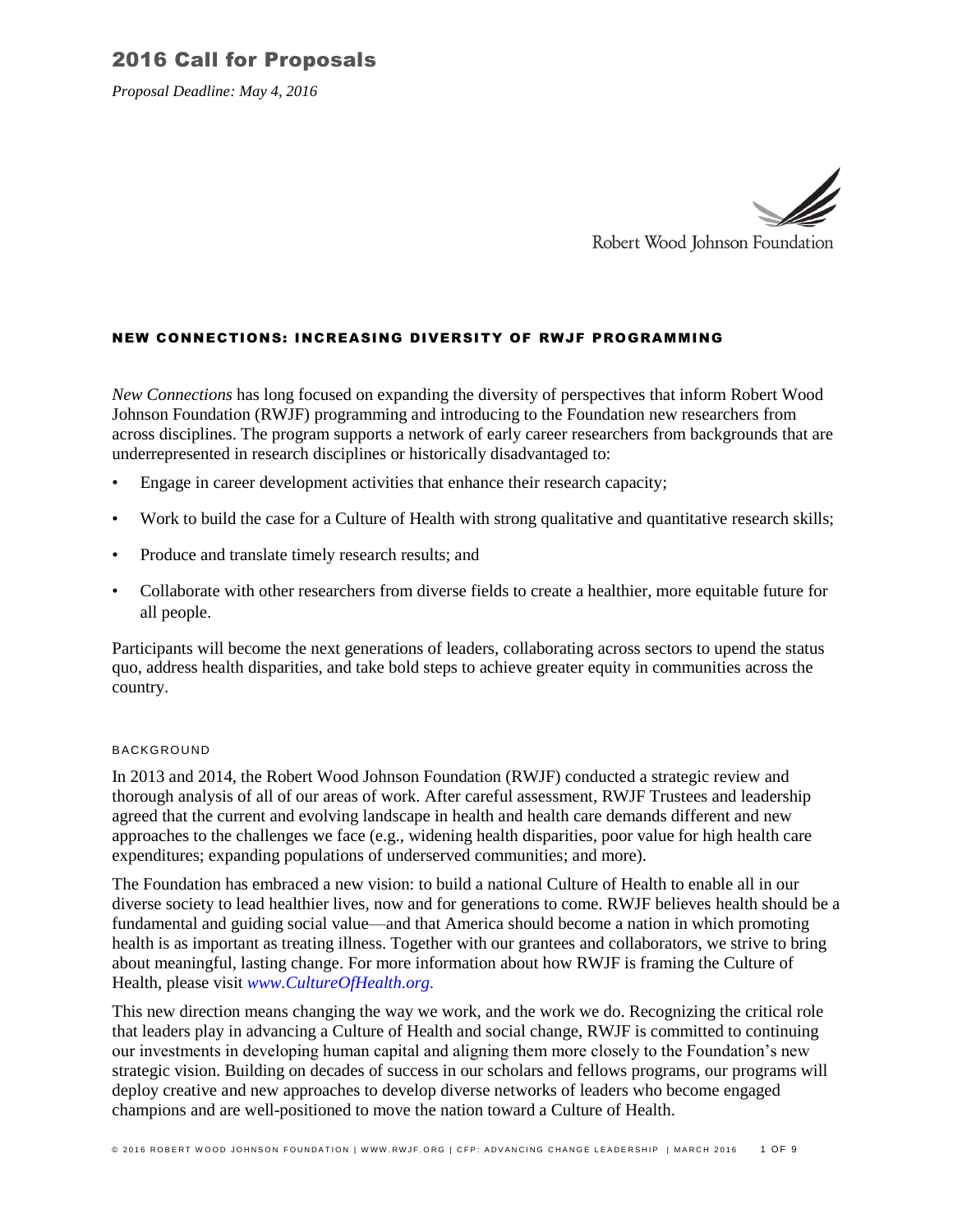*Proposal Deadline: May 4, 2016*

RWJF has a long-standing commitment to research aimed at filling gaps in knowledge and building evidence-based approaches to the most pressing issues affecting the nation's health. These issues demand sustained effort and insight from a broad array of people, who bring a variety of perspectives, backgrounds, knowledge and experiences to the challenge. We recognize that researchers from diverse backgrounds are essential to identifying lasting solutions to build a Culture of Health and achieve health equity in the nation. The Foundation is dedicated to providing opportunities for researchers to further develop their careers, leadership and networks.

We anticipate that participation in this program will lead to enriching and lifelong partnerships with other participants and the Foundation as we work together to build and strengthen healthy practices; we believe alumni of the program will serve as valuable role models and mentors to future participants as well.

#### THE PROGRAM

### *Program Goals*

*New Connections: Increasing Diversity of RWJF Programming* is celebrating its 10<sup>th</sup> year of supporting research grants and career development opportunities for a network of more than 830 researchers from diverse, underrepresented and disadvantaged backgrounds. The program aims to expand the diversity of perspectives that inform RWJF programming and introduce new researchers to the Foundation to help address research and evaluation needs. *New Connections* is a career development program for early career researchers. Through grantmaking, mentorship, career development and networking, *New Connections* enhances the research capacity of its grantees and network members. The researchers in this program transcend disciplines (health; health care; social sciences; business; urban planning; architecture and engineering); work to build the case for a Culture of Health with strong qualitative and quantitative research skills; and produce and translate timely research results.

#### *Program Activities and Proposal Requirements*

*New Connections* invites junior investigators—researchers from backgrounds that are historically disadvantaged or underrepresented in research disciplines—who have received their doctorate within the last 10 years to submit proposals for research they believe will contribute to building a Culture of Health in the nation. The term "historically disadvantaged" refers to the challenges facing individuals because of their race, ethnicity, socioeconomic status, or similar factors. Eligible individuals include, but are not limited to, individuals from ethnic and racial groups historically underrepresented in research disciplines, first-generation college graduates and people from lower-income communities. Preference is given to applicants with full-time appointments at colleges and universities.

For this round of funding, *New Connections* will provide support and training for up to 17 junior investigators (up to 15 *New Connections* researchers and up to two *Policies for Action* researchers) in support of the Foundation's vision to build a Culture of Health. *New Connections* is particularly interested in funding research that moves the nation toward achieving health equity. Proposed research topics must align with the Culture of Health Action Framework which sets a national agenda to improve health, wellbeing, and equity. The Action Framework consists of four action areas for achieving improvements in health and well-being for all Americans. These action areas include: (1) making health a shared value; (2) fostering cross-sector collaboration; (3) creating healthier, more equitable communities; and (4) strengthening integration of health services and systems. Proposed research topics must address one of the four action areas and the associated drivers, with proposals describing the alignment between the research topic and the action area and corresponding drivers. For more information about a Culture of Health and the Action Framework, please visit *www.CultureOfHealth.org*. For more information on research topics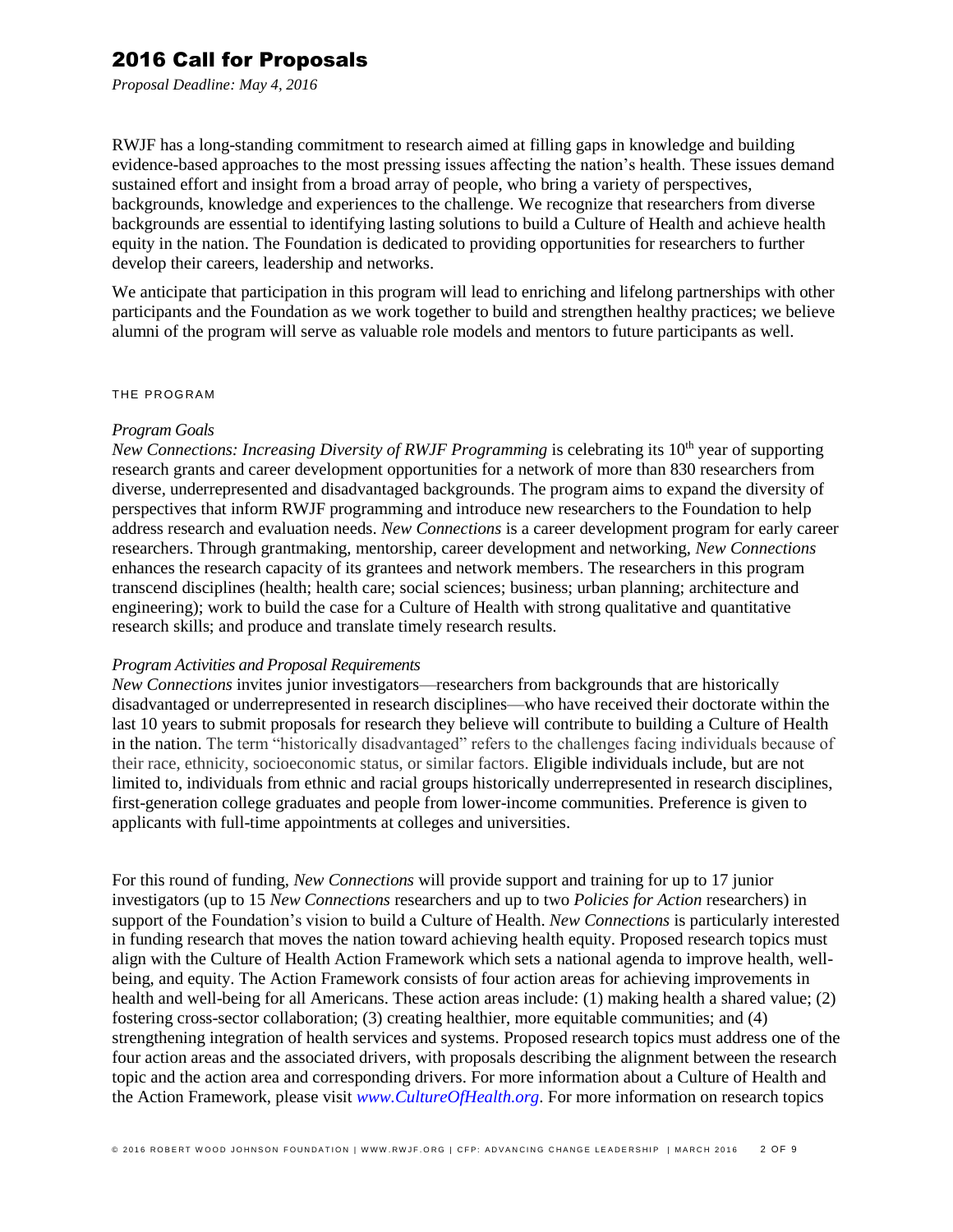*Proposal Deadline: May 4, 2016*

of interest for this program, please go to *[www.rwjf-newconnections.org](file:///C:/Users/lcuccia/Documents/CFPs_RFPs/www.rwjf-newconnections.org)* and click on "Research Topics" for more detail.

Applicants may submit proposals specifically for the *New Connections–Policies for Action* collaborative opportunity. Proposals submitted for *[Policies for Action: Policy and Law Research to Build a Culture of](http://www.policiesforaction.org/)  Health* (P4A) should inform the significant gaps in knowledge regarding what policies can serve as levers to improve population health and well-being, and achieve greater levels of health equity. To learn more about the *Policies for Action* research priorities, visit the program website: *[www.policiesforaction.org/about/research-priorities.](file:///C:/Users/lcuccia/Documents/CFPs_RFPs/www.policiesforaction.org/about/research-priorities)*

Junior investigators will address the research topics outlined in this call for proposals and on the program website (*www.rwjf-newconnections.org*) in their applications. The program's expectation is that each submission propose the most appropriate, innovative, and rigorous methodology. Approaches must involve using secondary data analysis, systematic review and meta-analysis. Given time lines and the scale of the anticipated projects, original data collection is strongly discouraged. Applicants are responsible for identifying and acquiring the dataset(s) they propose using in the course of their study. Among other sources, existing datasets funded by RWJF can be found at the Inter-University Consortium for Political and Social Research Health and Medical Care Archive [\(ICPSR\)](https://www.icpsr.umich.edu/icpsrweb/landing.jsp).

Applicants must select a mentor for the project who will provide his/her in-kind support. We require junior investigators to include in their budgets attendance at one *New Connections* event during the course of their award. This can be attendance at an annual symposium (usually held in June) or the annual research and coaching clinic (usually held in October). Additionally, applicants should budget to attend a new grantee orientation meeting at the Robert Wood Johnson Foundation in Princeton, N.J. The new grantee orientation occurs at the outset of the award and provides an opportunity to engage with national program office and foundation staff. Budgets may also include travel expenses for the applicant to present and disseminate their research at up to two key national meetings. Applicants may need to solicit additional funds from their home institution to completely cover these costs.

A workplan should be included in the proposal narrative and should detail the milestones, time line and key deliverables of the funded project, as well as career development activities (determined by the junior investigator) for the 12-month grant period. *New Connections* program staff, along with RWJF staff, will review all workplans. As part of the deliverables for their funded project, junior investigators must prepare at least two manuscripts based on their *New Connections* project for submission to a peerreviewed journal by the end of the grant. We will not accept manuscripts developed or published prior to the grant start date as project deliverables for *New Connections* funded work.

RWJF will award grants to the junior investigator's home university or other home institution, which will administer the grant on behalf of the junior investigator. We will require grantee institutions to submit financial reports and other grant-related information on behalf of the junior investigator. We expect grantee institutions to support the junior investigator's attendance at annual training events, such as the *New Connections* symposium and research and coaching clinic, methodological training, presentations, and other networking and mentoring events. *New Connections*' funds are intended to support a minimum of 25 percent of the junior investigator's time over the entire 12-month grant period (including summer months). In addition, the grants will cover travel and other support. The work proposed must be completed within the 12-month period of the grant. Grant extensions are discouraged.

### TOTAL AW ARDS

- Grants of up to \$50,000 each will be awarded through this program.
- A total of up to 17 grants will be awarded.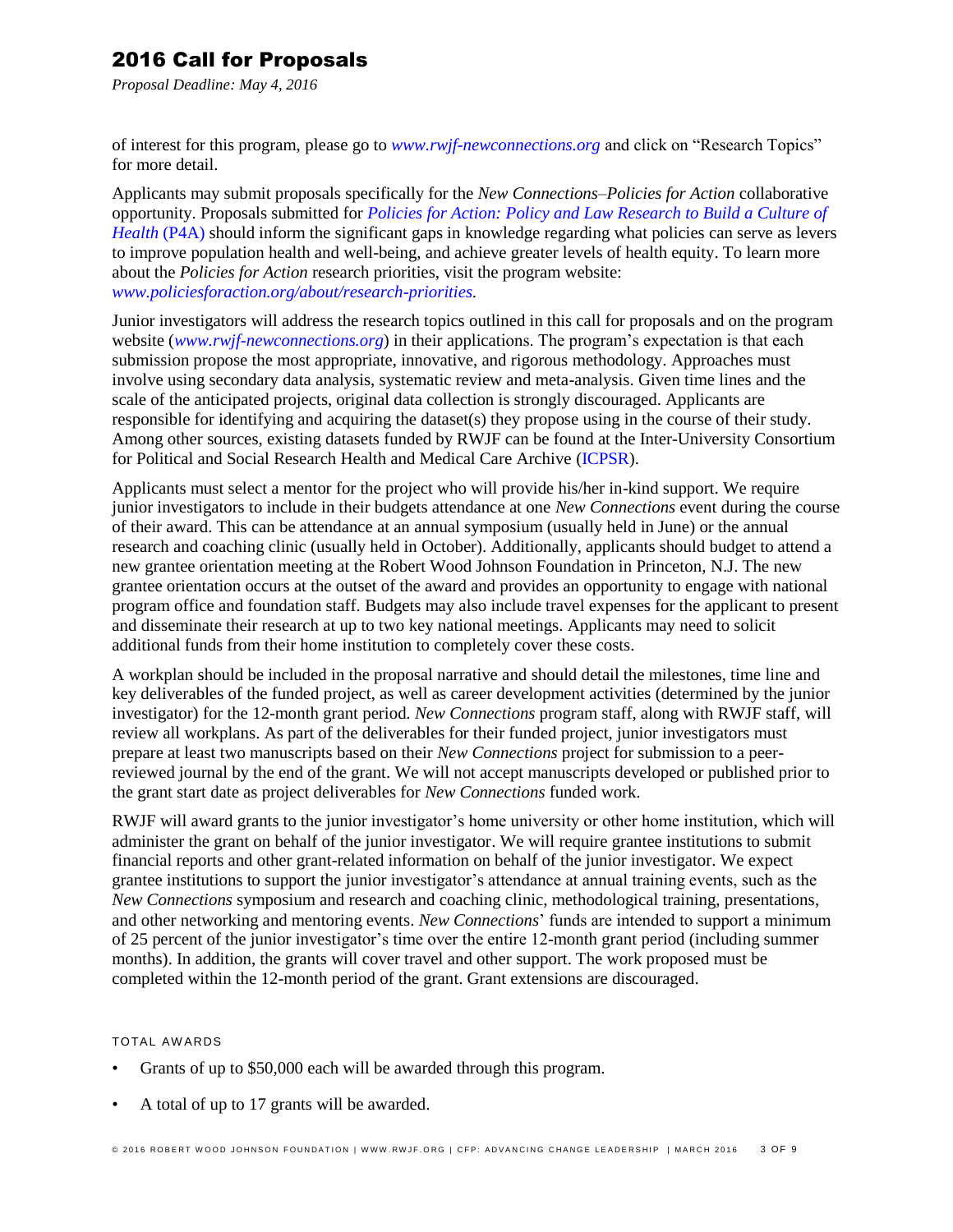*Proposal Deadline: May 4, 2016*

- o Of the 17 grants awarded in this funding round, up to two grants will be designated for *New Connections–Policies for Action* awards.
- Grants will be 12 months in duration.

## ELIGIBILITY CRITERIA

- Applicants must have completed a doctoral degree within the last 10 years (obtained by September 1, 2006 or later);
- Applicants must be early-career scholars, such as a post-doc or assistant professor;
- Applicants must be from backgrounds that are historically disadvantaged or underrepresented in research disciplines. The term "historically disadvantaged" refers to the challenges facing individuals because of their race, ethnicity, socioeconomic status, or similar factors. Eligible individuals include, but are not limited to, individuals from ethnic and racial groups historically underrepresented in research disciplines, first-generation college graduates and people from lower-income communities. These examples are intended to be illustrative, not exclusive. Applicants who do not fall within one of these categories but who believe they are from a historically disadvantaged or underrepresented background will have an opportunity to describe their individual circumstances as part of the online application process;
- Applicants must have agreement from the home institution to administer and be the recipient of the grant;
- Applicants must never have received a grant from the Robert Wood Johnson Foundation;
- Applicants must provide evidence of research skills (research fellowship or equivalent training or experience);
- Applicants must be committed to the goals and mission of *New Connections*, RWJF and building a Culture of Health.
- Applicant organizations must be either public entities or nonprofit organizations that are tax-exempt under Section  $501(c)(3)$  of the Internal Revenue Code and are not private foundations or nonfunctionally integrated Type III supporting organizations. The Foundation may require additional documentation;
- Applicant organizations must be based in the United States or its territories;
- Individual candidates for receipt of award funds must be U.S. Citizens, permanent residents, or individuals granted Deferred Action for Childhood Arrivals (DACA) status by the U.S. Citizenship and Immigration Services at the time of application\* and must not be receiving support from other research fellowships/traineeships at the time they begin the program.
- Additionally, individual candidates for receipt of award funds cannot be related by blood or marriage to any Officer\*\* or Trustee of RWJF, or be a descendant of its founder, Robert Wood Johnson.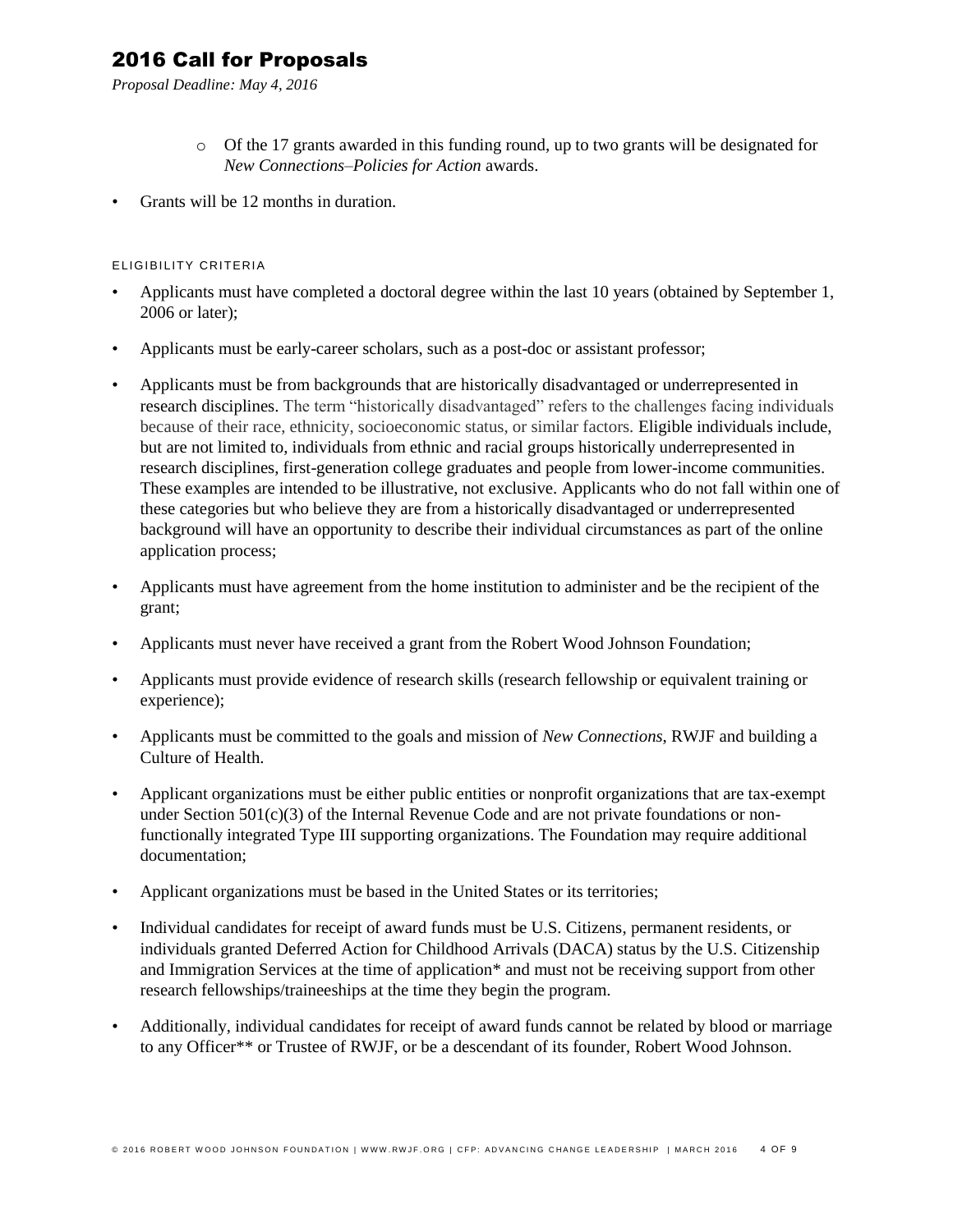*Proposal Deadline: May 4, 2016*

*\*Applicants who are permanent residents and not green card holders should contact the national program office before applying to determine whether they can satisfy the program's eligibility and documentation requirements.*

\*\**The Officers are the Chairman of the Board of Trustees; President and CEO; Chief of Staff; Executive Vice President; General Counsel; Secretary; Assistant Secretary; Treasurer; and Assistant Treasurer of the Foundation.*

### DIVERSITY STATEMENT

Consistent with RWJF values, this program embraces diversity and inclusion across multiple dimensions, such as race, ethnicity, gender, disability, age, and socioeconomic status. We strongly encourage proposals in support of individual candidates who will help us expand the perspectives and experiences we bring to our work. We believe that the more we include diverse perspectives and experiences in our work, the more successful we will be as we strive together to build a Culture of Health, enabling all in our diverse society to lead healthier lives, now, and for generations to come.

#### SELECTION CRITERIA

A committee consisting of RWJF staff and *New Connections* program staff from Equal Measure will review all proposals. The following factors will be used in the selection process:

- Evidence of alignment between applicant's career goals and interests and *New Connections* program goals and career development opportunities. Applicants should demonstrate that participation in the *New Connections* program will impact his or her career.
- Uniqueness of the applicant's personal and professional experiences. We seek junior investigator applicants from across disciplines (e.g., health; social sciences; business; urban planning; engineering; architecture) who strive to develop new ways to contribute to building a Culture of Health and achieving health equity.
- Significance and relevance of the applicant's previous research experience and interests to the proposed project. If the applicant is proposing a project that reflects a shift from his or her prior research agenda, the applicant should explain how that shift will advance his or her career.
- Demonstrated knowledge and experience with the proposed research methodologies (e.g., secondary data analysis, systematic review). Applicants need not be content experts, but should have the expertise to lead a project with sufficient methodological understanding to produce new knowledge for RWJF.
- Demonstrated progress toward a track record of successful peer-reviewed publication.
- Relevance of the research project to RWJF's vision for building a Culture of Health and Action Framework to improve health, well-being and equity.
- Strength of the research design and methodology proposed, including the literature review, project aims, research questions, conceptual model, proposed dataset(s) for secondary analysis or protocols for systematic reviews, and data analysis plan.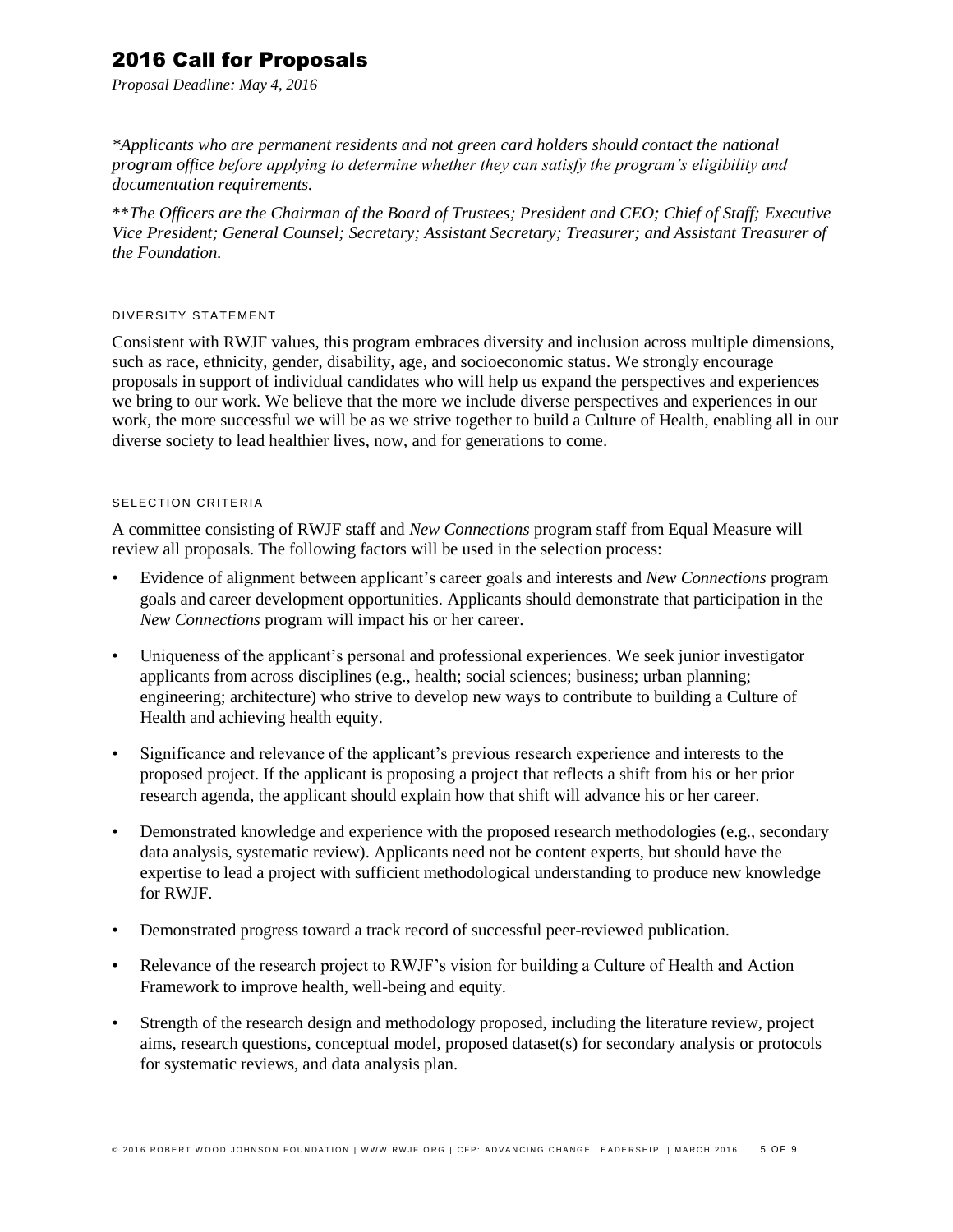*Proposal Deadline: May 4, 2016*

- Feasibility and clarity of a workplan that demonstrates a time line for completing the research project and career development activities during the one-year grant period.
- Preference is given to applicants with full-time appointments at colleges and universities.

#### EVALUATION

The purpose of evaluation at RWJF is learning rather than accountability. An independent research group selected and funded by RWJF may conduct an evaluation of the program. RWJF intends for this initiative to contribute to national efforts to promote a Culture of Health. As a condition of accepting RWJF funds, grantees must participate in the evaluation, which may include assisting with necessary data collection to accomplish the evaluation objectives. The program will publicly release results from any evaluations completed.

### MONITORING

RWJF monitors the grantees' efforts and careful stewardship of grant funds to assure accountability. Grantees will be required to submit periodic narrative and financial reports.

### APPLICANT SURVEY PROCESS

To help us measure the effectiveness of RWJF grantmaking and improve the grant application experience, we will survey the Project Director listed in proposals submitted under this call for proposals. Shortly after the proposal deadline, the Project Director will be contacted by Princeton Survey Research Associates International (PSRAI), an independent research firm, and asked to complete a brief, online survey about the proposal process and applicant characteristics. This voluntary questionnaire will take no more than 15 minutes to complete. Responses provided to PSRAI will not impact the funding decision for the proposals in any way.

PSRAI will protect the confidentiality of the responses. RWJF will not receive any data that links a name with the survey responses.

If you have any questions about the survey or the use of the data, feel free to email *[applicantfeedback@rwjf.org.](mailto:applicantfeedback@rwjf.org)*

#### USE OF GRANT FUNDS

Grant funds may be used to cover the costs associated with completing the research project (e.g., junior investigator's salary, consultant fees, data collection and analysis and other direct project expenses) and travel for career development. In keeping with RWJF policy, grant funds may *not* be used to subsidize individuals for the costs of their health care, to support clinical trials of unapproved drugs or devices, to construct or renovate facilities, for lobbying, for political activities, or as a substitute for funds currently being used to support similar activities.

Applicants should strive for efficient and appropriate use of funds as reflected in the proposed budget. The majority of funding should be used for the junior investigator's salary, travel, trainings and costs associated with full participation in the *New Connections* program. Applicants must demonstrate a minimum 25 percent FTE commitment for 12 months of funding. Time cannot be apportioned differently in the summer. By the end of grant, each grantee must submit at least two manuscripts for publication.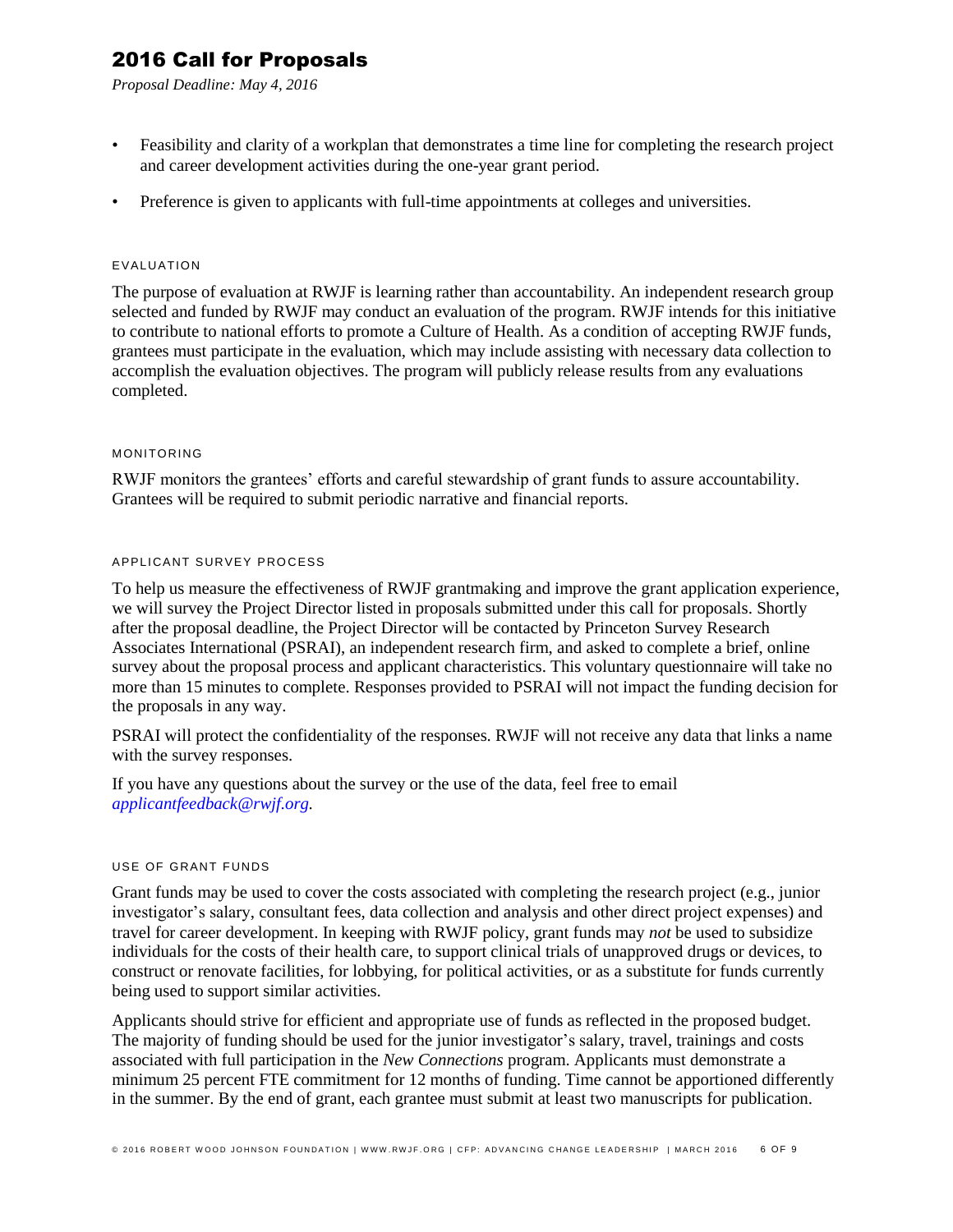*Proposal Deadline: May 4, 2016*

Grantees are also encouraged to propose and develop mechanisms for sharing knowledge gained with RWJF, such as presentations or webinars, and, where applicable, relevant audiences in the field.

### HOW TO APPLY

The application process consists of one phase—submission of a full proposal. Elements of the full proposal include: (1) applicant's research and professional background; (2) personal statement; (3) professional statement (that details the applicant's research goals and future research agenda); (4) identification of a project mentor; (5) proposal narrative (see detailed description below); (6) detailed budget and budget narrative; (7) letters of support; and (8) applicant's curriculum vitae.

Applicants must submit proposal narratives of up to eight pages that provide an in-depth description of the research project. Narratives include: (1) project overview; (2) project relevance to the Foundation's vision for building a Culture of Health and Action Framework; (3) research design and methodology; (4) the applicant's related research experience; (5) description of the proposed dataset; (6) products and deliverables that will be developed; and (7) a workplan with time lines for both the research project and professional development activities.

Proposals for this solicitation must be submitted via the RWJF online system. Visit *[www.rwjf.org/cfp/nci10jr](http://www.rwjf.org/cfp/nci10jr)* and use the "Apply Online" link. If you have not already done so, you will be required to register at *http://my.rwjf.org* before you begin the proposal process.

Please direct inquiries to:

Tia Burroughs, Project Coordinator Phone: (215) 732-2200 ext. 235 Email: *[info@rwjf-newconnections.org](mailto:info@rwjf-newconnections.org)*

The *New Connections* national program office will be the first point of contact for applicants. *New Connections* will facilitate grantee communication with staff at RWJF.

All applicants should log in to the system and familiarize themselves with online submission requirements well before the final submission deadline. Staff may not be able to assist all applicants in the final 24 hours before the submission deadline. In fairness to all applicants, the program will not accept late submissions.

RWJF does not provide individual critiques of proposals submitted.

The deadline for receipt of full proposals is May 4, 2016 at 3 p.m. ET. We will notify finalists of their status by July 15, 2016.

### *Optional Applicant Web Conference*

We will hold an applicant Web conference to provide an overview of the program, assist applicants with the proposal process, and offer an opportunity for applicants to ask questions. The webinar is scheduled for March 23, 2016 from 3–4:30 p.m. ET. We highly encourage prospective applicants to participate in the Web conference. Applicants can register for the Web conference on the program's website at *[www.rwjf-newconnections.org](http://www.rwjf-newconnections.org/)*. Registration is required to participate.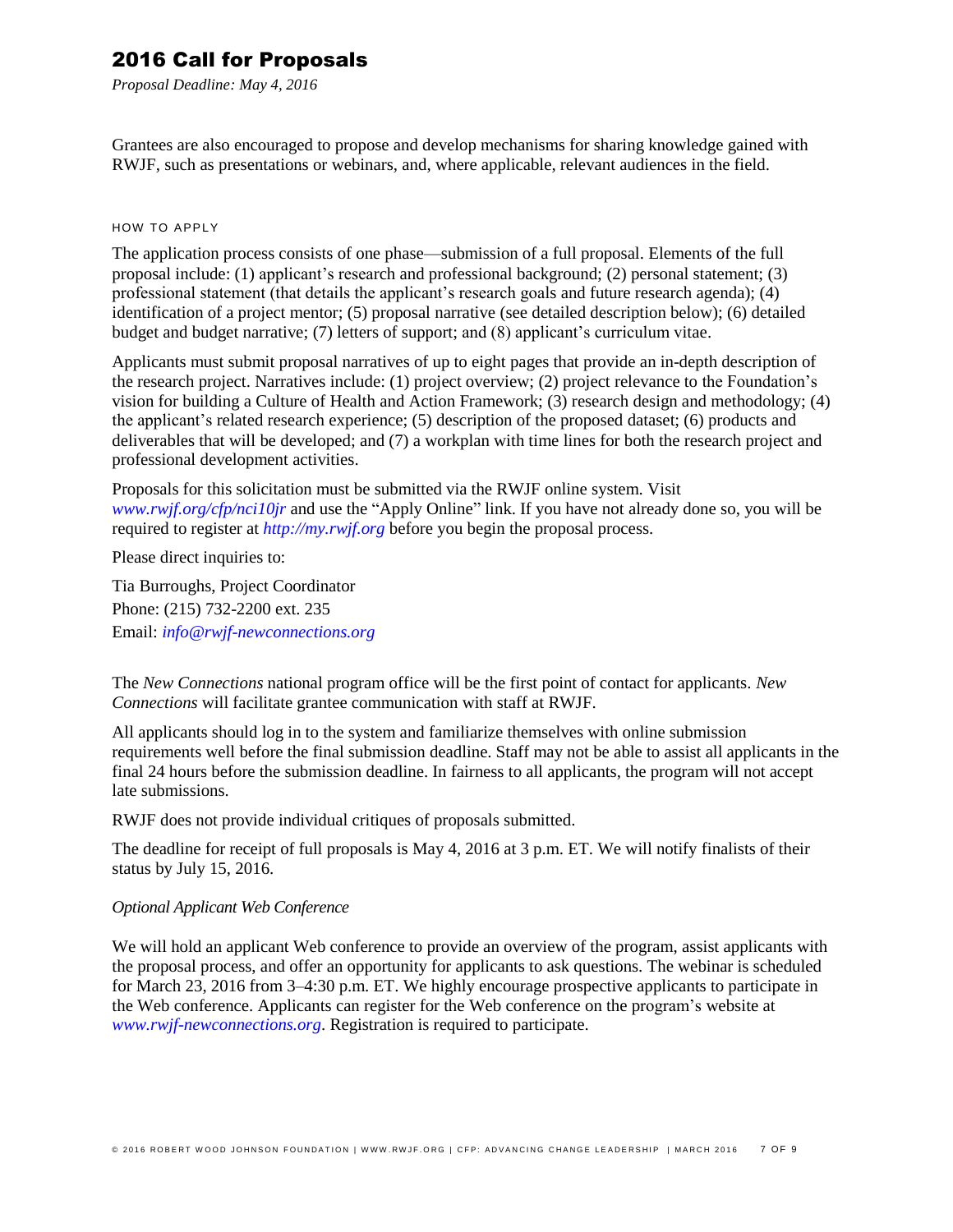*Proposal Deadline: May 4, 2016*

### PROGRAM DIRECTION

Direction and technical assistance for this program are provided by Equal Measure which serves as the national program office located at:

Equal Measure 1528 Walnut Street Suite 805 Philadelphia, PA 19102 Phone: (215) 732-2200 ext. 276 Fax: (215) 732-8123 Email: *[info@rwjf-newconnections.org](mailto:info@rwjf-newconnections.org)* Website: *[www.rwjf-newconnections.org](http://www.rwjf-newconnections.org/)*

Responsible staff members at the national program office are:

- Renee Byng Yancey, MS, *director*
- Lisa Aponte-Soto, PhD, *deputy director*
- Howard M. Walters, MSS, MLSP, *project manager*

Responsible staff members at the Robert Wood Johnson Foundation are:

- Catherine Malone, DBA, MBA, *program officer*
- Nancy Fishman, MPH, *senior program officer*
- Pamela Dickson, MBA, *associate vice president*
- Maddalena Moreira, *program financial analyst*

### **KEY DATES AND DEADLINES**

*March 23, 2016 (3 p.m. ET)* Optional applicant Web conference. Registration is *[required](https://cc.readytalk.com/r/prv5itqwkwip&eom)*.

*May 4, 2016 (3 p.m. ET)* Deadline for receipt of full proposals.

*July 15, 2016* Finalists notified of funding recommendations.

*September 1, 2016* Grants initiated.